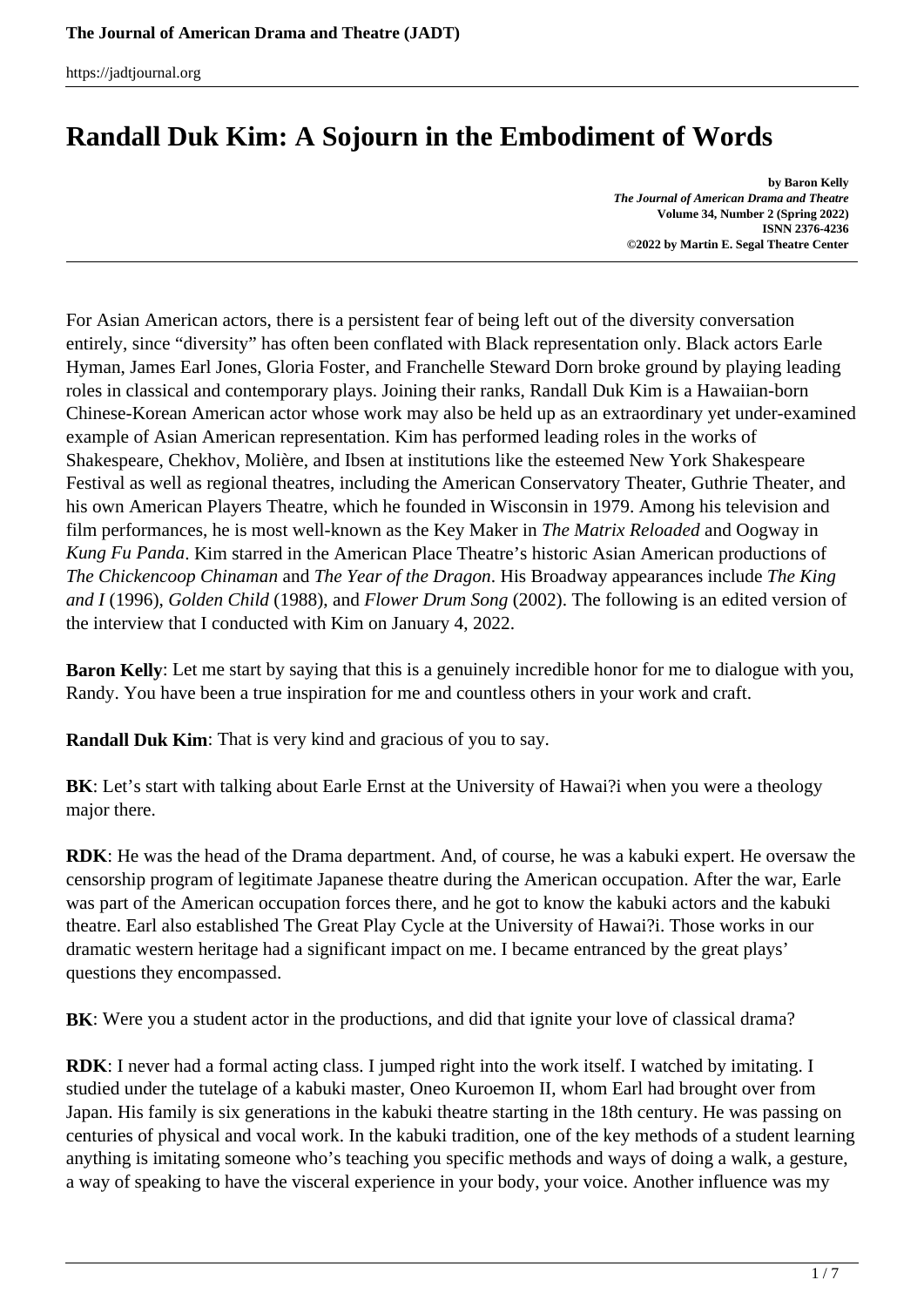upbringing as a fundamentalist Baptist and learning my Bible. I had a foothold into Elizabethan speech by using the King James Bible and being familiar with that. In the Bible, you're dealing with poetic language.

**BK**: Eventually, you left the university, went to New York, and dove into trying to become an actor going to auditions for classical theatre. Did you face any resistance being an Asian American actor auditioning for classical theatre?

**RDK**: No, not really, although I was at a cattle call for a film, and the woman running the call came in the room, saw me, and announced in a booming voice with everyone present, "We don't need any Orientals. Orientals are not needed for this."

**BK**: She said "Orientals"?

**RDK**: Yeah. Oh, yeah. Yeah. I vowed that I was not going to permit myself to be in a situation like that ever again. I was not going to be in a position where either my race or my height would prevent me from doing what I love to do. I was going to prove to people that I could do the job. When I got to New York, I started looking for summer Shakespeare festival work. So, I would send out pictures and resumes and get rejection letters. I finally got hired by the Champlain Shakespeare Festival up in Vermont. I did three summer seasons with them. I also managed to work between summers. I did a couple of stints with the New York Shakespeare Festival. In the meantime, in the city, the American Place Theatre used me.

**BK**: When you talk about the American Place Theatre, are you referring to your work in Frank Chin's *The Chickencoop Chinaman* (1972) and *Year of the Dragon* (1974)? *The Chickencoop Chinaman* was the first play written by an Asian American to be produced professionally in New York. Frank Chin paved the way for playwrights, including David Henry Hwang and Philip Kan Gotanda. From your standpoint, what was the importance of the premieres of Frank Chin's plays at the American Place Theatre?

**RDK**: Frank is significant. And just a singular and unique voice among playwrights in general, not just as an Asian American playwright but among playwrights. Frank's voice is of a contemporary poet. I had to wrestle with the language in his work. The character of Tam Lum in *Chinaman* said things that I would never say in my life. That was a whole new experience for me. I thought the play was out of my league because it was a contemporary work, and I was uncomfortable doing it. The character was verbose and rough. I was doing too much Shakespeare. Frank would say to me, "I want to dirty your mouth."

**BK**: Randy, *Miss Saigon* (1991) framed the modern discussion of racial diversity and Asian American representation. It was argued that the production supported the practice of yellowface, casting non-Asians in roles written for Asians, often relying on physical and cultural stereotypes to make broad comments about identity. Slant eyes have also been used in popular culture as a form of erasure, that whiteness is the norm in the US. Because your artistry is also about transformation, were there any feelings you had?

**RDK**: Asian American actors have been underrepresented in the business. Society has got to deal with issues of representation and wrestle with them. One of the best ways the theatre can deal with these issues is to start a multiracial company. Let me say that nobody under the sun would accept me without my doing something with my physical being in doing Falstaff. They would never believe that I was Falstaff without the padding, face, and makeup. An older man who's overweight. So, I created a vision of how I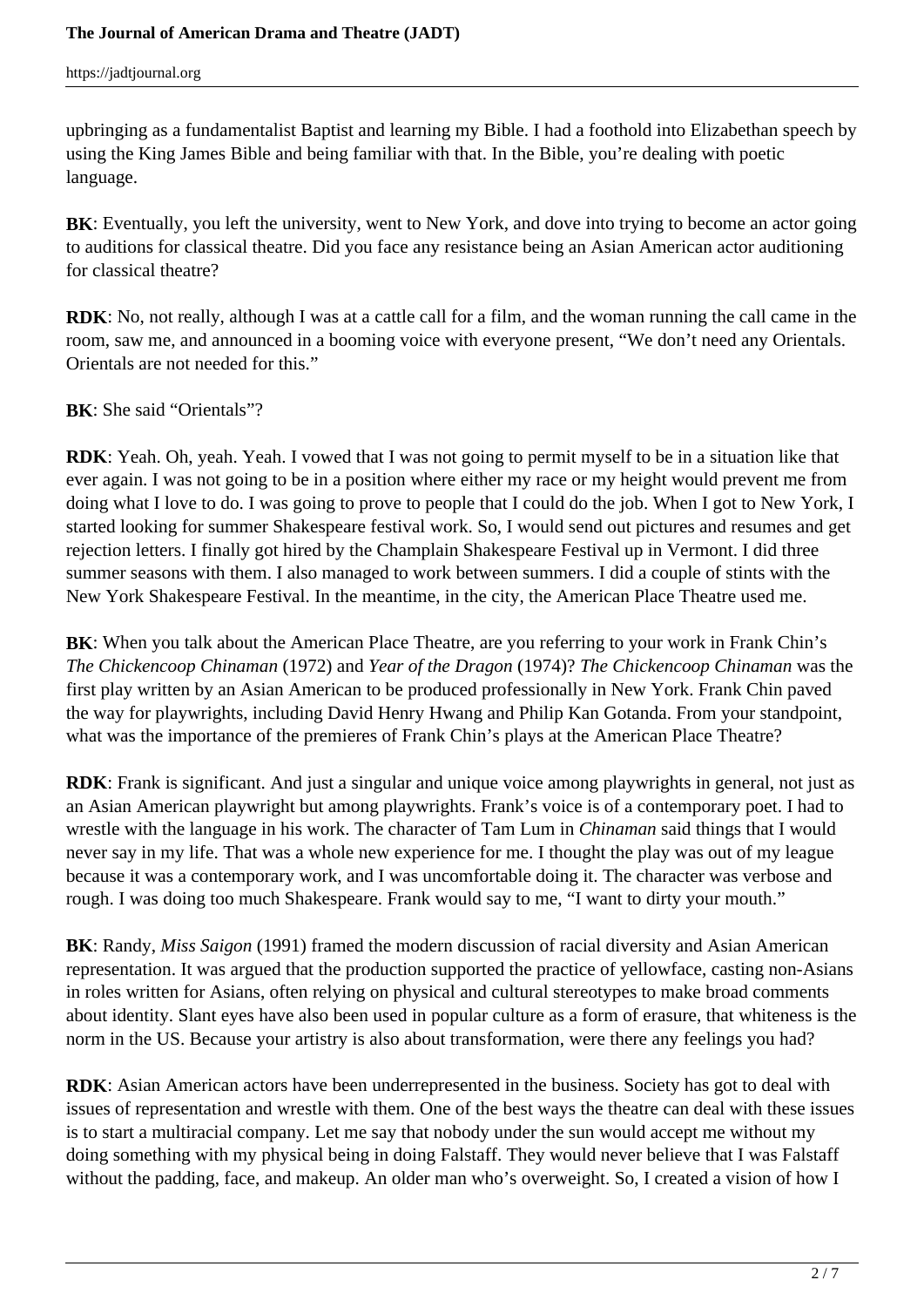thought Falstaff could look.

**BK**: This is a nice segue into my next question. When did your interest in the art of makeup and transformation begin?

**RDK**: I got my first makeup kit in the 6th grade. I found an early makeup book called *The Last Word in Makeup*. And for a while, I carried that around, my little Bible. It was amazing that someone could have the tools to make themselves into another person. And for me, that was like a key. It was a way to step into somebody else's shoes, to take on somebody else's life for a time, for a moment, whether it was an older man or a hag or a Quasimodo. It was a magic key. Our eyes can be biased, and I will play with the audience's bias to take them on a deeper journey into a story and a character's life that they may not have expected. We're drawing up lines now, and we're drawing each other out of our box.

**BK**: Did no one ever approach you about why you transformed your features as part of your craft?

**RDK**: During a summer Shakespeare workshop at the Public Theater, a young Asian American man practically called me a banana, yellow on the outside, white on the inside. He wanted to know why I had to use makeup. As far as being white on the inside, I was educated in the west; I wasn't educated in the east. I am closer to Plato than I am to Confucius in my whole frame of reference. I played the role of Hamlet at the Guthrie without makeup, but there are certain characters like Falstaff, Shylock, or Puck I have done makeup for because they deserved their own unique look. In my education, these plays are part of my history. Recently, I saw *The Lehman Trilogy* with Adrian Lester on Broadway. Lester played the brother of two white actors, and no one batted an eye.

**BK**: Asian American actors have been historically underrepresented on the stage and usually have not been allowed to tell their own stories. You have been and continue to be the exception. Randy, you have been the only Asian American actor to build a track record and develop a reputation in many classical roles. Other actors did not follow your path. You are a true anomaly.

**RDK**: We've got to get back to the art of acting. The argument is sometimes used, "Well, it's more truthful to be without makeup." It's nonsense. The Greeks used masks, and a lot of truth was spewed out on their stages. So, don't tell me masks or makeup inhibit the truth. Theatre should be a place for transformation and that our instruments can be conduits for experiences that are greater than we are. We need to develop a racially diverse and genuinely American repertory company. How we cast our stories is an essential part of creating the American culture we want.

**BK**: When you've worked with younger actors on Broadway in plays like *Golden Child* or *Flower Drum Song* and *The King and I*, did anyone ask you to share any advice or wisdom?

**RDK**: What I could share was that I want them to find a way to strengthen and expand their imaginations because possibly what's happening in our time is imaginations are withering into nothing. I don't know whether there's a study on our capacity to imagine. And yet, Einstein said imagination is more important than knowledge. We need to strengthen our imagination somehow to do meaningful work in the theatre. Otherwise, it's all going to be small, withered, malformed, not healthy, not robust, not as wide-ranging as humankind is. I think. All our stories are rich.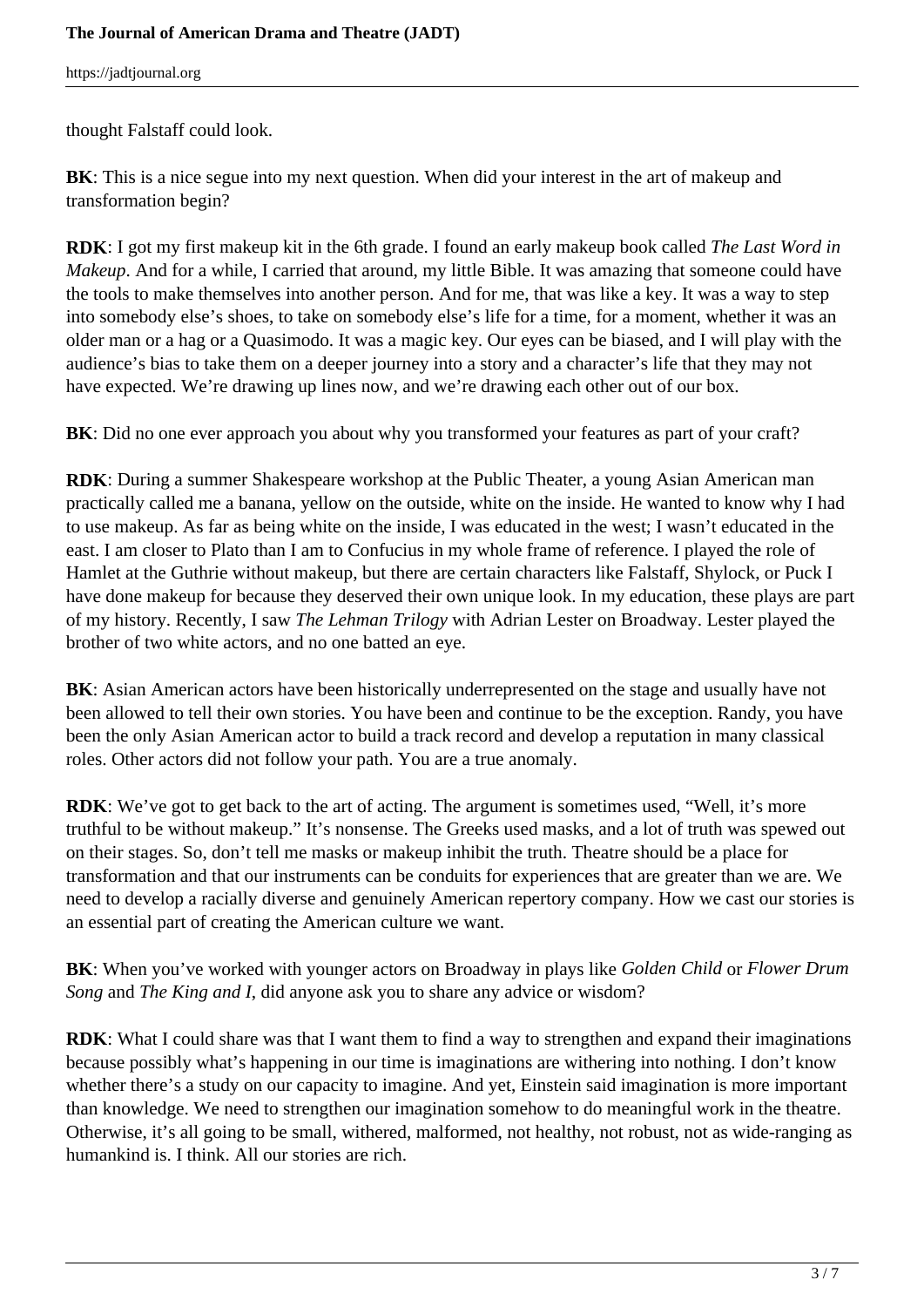**BK**: I hear you saying that we should encompass the broadest possible human experience. Have you seen courageous casting choices?

**RDK**: I think the most courageous casting choice is to recognize talent regardless of its package. For the actor to communicate to the audience that, "I belong here. I belong in this world." That's what's courageous. The challenge to the actor is to make us believe you're a Roman. I don't care what the color of your skin is. You make us believe. Society has to get a grip on itself. Also, I believe the prejudices of the powerbrokers who are casting directors, directors, and producers must be tackled. We must get away from making judgements on a person's appearance.

**BK**: I think we can both agree that if an actor's ethnicity aligns with a role whose ethnicity is pertinent to the character in the script, that character should be cast as written.

**RDK**: Yes.

**BK**: Today, many young actors are skimming along the surface of the text without understanding how phrasing plays a large part in speech discipline. The text must live through them. It's like scoring music.

**RDK**: The best writers manage to take language and almost give the soul a means to express itself. I often use the image of an iceberg. The play itself sits on the top of the iceberg. That's what you can see and touch. But beneath the iceberg is this vast amount of unknown. And that's what you've got to explore and plummet and find out.

**BK**: You founded the American Players Theatre with your artistic life partners, your wife, Anne Occhiogrosso, and your late business partner, Charles Bright, who had an idea to form a theatre company in Spring Green, Wisconsin.

**RDK**: For fifteen years, we talked about an American classical repertory company. We discovered that cutting a text for whatever reason, whether it's to get the audience out so they can catch their bus, or whether it's too long, or whether the scene is repetitious, didn't make any sense ultimately. We needed to know how the plays worked uncut and conducive to the story in a period that the playwright probably imagined, Ancient Rome, Renaissance Italy, or wherever, to see the story within a context that could perhaps reveal something about the characters living in that world. We needed to start a company to do that kind of work and find out what these great plays say to us. If you already begin to twist it about and manipulate it, you're not going to learn anything. It's like a scientist going into an Amazonian village and saying, "Okay. If you dress in jeans, then I'll observe you." What are you going to learn from that? So, we needed to do it. By and large, it worked. Audiences sat there thinking, "I understand this. It's not obscure."

**BK**: You also had a particular vision to train an acting company. You wanted to form a center for the classics, research, training, and productions. That's above and beyond just presenting plays.

**RDK**: I wanted to start a school for the actors to study the plays, the playwrights, and the periods in which those plays developed. We hired a superb teacher of martial arts and tai chi. Jerry Gardner was our tai chi teacher. He was a champion kung fu fighter who knew sitting meditation, tai chi, kung fu, and ballet. We were beginning to form a faculty. Then the board came along and said, "No. It's too costly."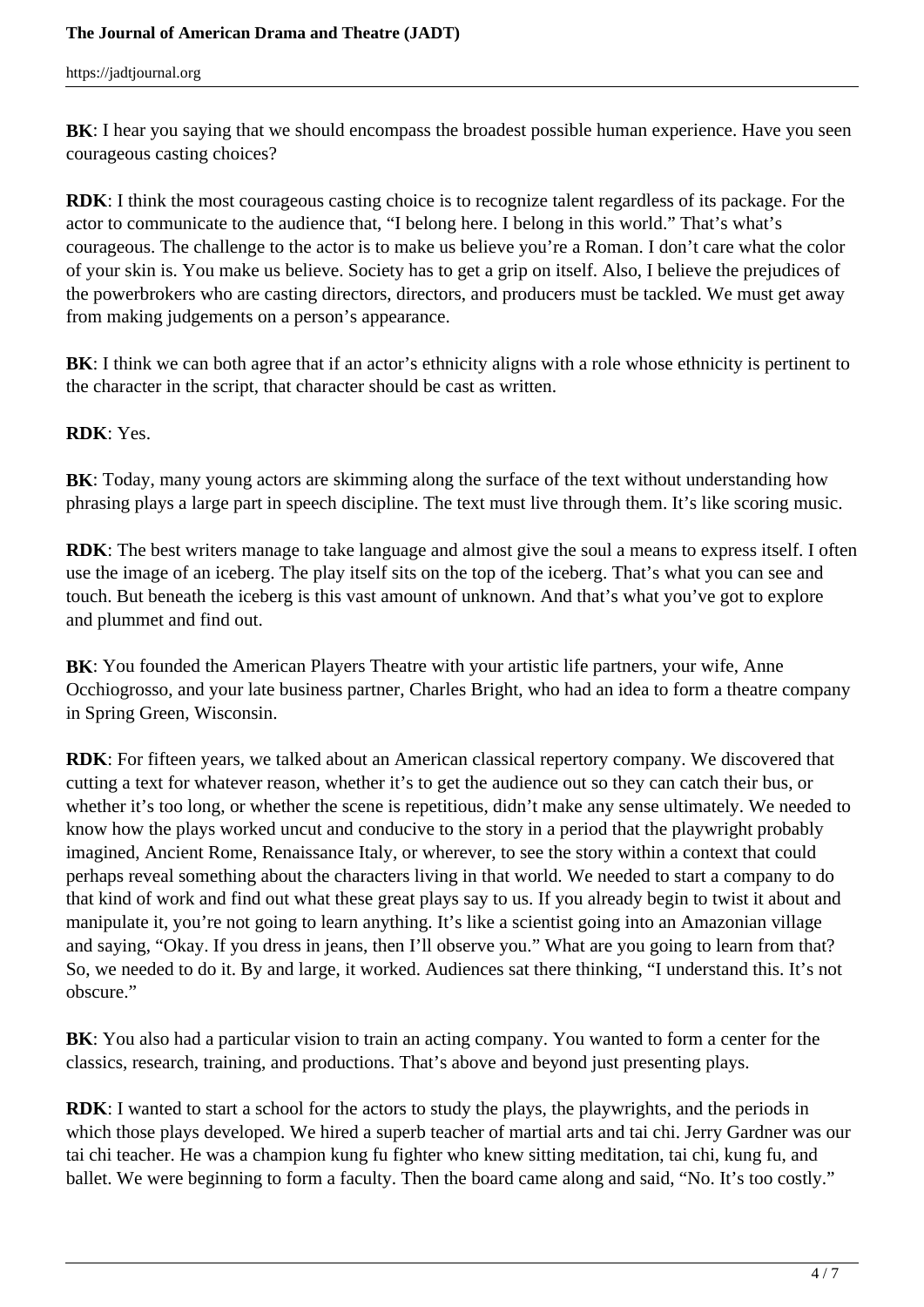Throw it together, turn it out for the summer, make money, bring in an audience. But the very idea of a quality world repertory company, an American company, couldn't be had.

**BK**: You had a clarion call for about a decade in this belief for a company.

**RDK**: It was an uphill battle with the board. Every season I felt like a salmon swimming upstream to spawn. I also frequently thought about the description of John the Baptist, the voice in the wilderness.

**BK**: You've had many honors in your life, including an Obie for sustained excellence of performance. Currently, you're participating in the Actors' Equity Association's Performing Arts Legacy Project to document your career. How does Randall Duk Kim measure success?

**RDK**: I think I measure it by how well I've built a bridge between the past and the present. Has it been a good bridge where the past and the present can meet, see, and hear each other?

**BK**: The legacy and artistry of Randall Duk Kim must not be forgotten. Is there an essence of Randall Duk Kim that you want people to know and always remember?

**RDK**: I would say, "An actor who tried to see clearly."

**Baron Kelly** is a four-time Fulbright Scholar and Professor of Theatre in the Theatre and Drama Department at University of Wisconsin-Madison. His teaching of acting has led him to teaching and lecturing residencies in more than a dozen countries on five continents and in twenty American states. Baron has performed internationally for the Royal National Theatre of Great Britain; Stratford Shakespeare Festival of Canada; National Theatre of Norway; Yermelova Theatre, Moscow, Russia; Constans Theatre, Athens, Greece; Academy Theatre Dublin; Edinburgh Theatre Festival; Bargello, Florence, Italy; among others. Broadway credits include *Salome* and *Electra*. Classical and contemporary roles for over 30 of America's leading regional theatres including the Oregon, Utah, Dallas Fort Worth, and California Shakespeare Festivals; Yale Repertory; the Guthrie; Old Globe San Diego; among others. He has a PhD in Theatre Research from UW Madison and a diploma in Acting from London's Royal Academy of Dramatic Art.

Guest Editor: Donatella Galella Advisory Editor: David Savran Founding Editors: Vera Mowry Roberts and Walter Meserve

## **Editorial Staff:**

Co-Managing Editor: Emily Furlich Co-Managing Editor: Dahye Lee

## **Guest Editorial Board:**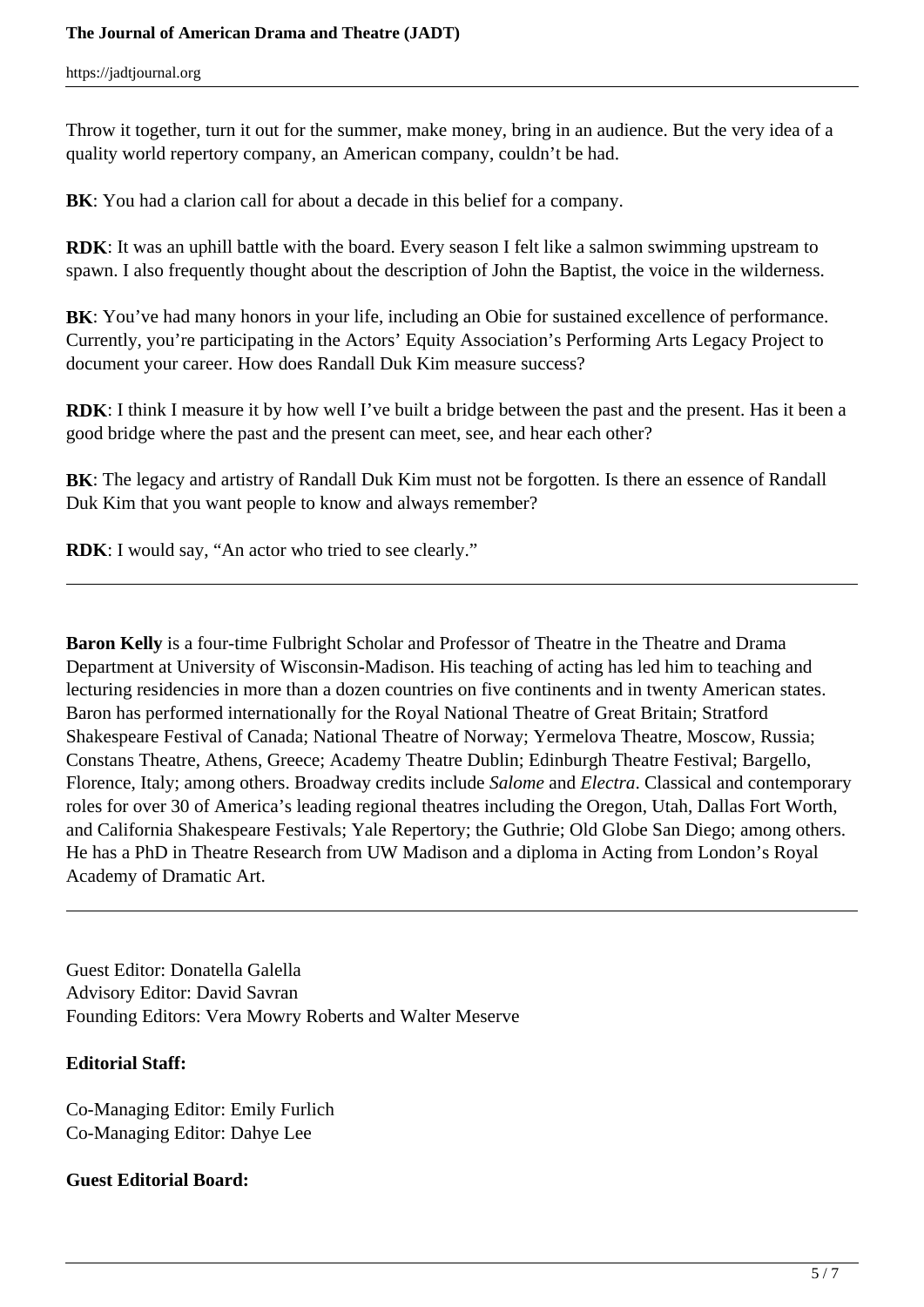Arnab Banerji Lucy Mae San Pablo Burns Broderick Chow Chris A. Eng Esther Kim Lee Sean Metzger Christine Mok Stephen Sohn

### **Advisory Board:**

Michael Y. Bennett Kevin Byrne Tracey Elaine Chessum Bill Demastes Stuart Hecht Jorge Huerta Amy E. Hughes David Krasner Esther Kim Lee Kim Marra Ariel Nereson Beth Osborne Jordan Schildcrout Robert Vorlicky Maurya Wickstrom Stacy Wolf

#### **Table of Contents:**

- "Introduction to Asian American Dramaturgies" by Donatella Galella
- "Behind the Scenes of Asian American Theatre and Performance," by Donatella Galella, Dorinne Kondo, Esther Kim Lee, Josephine Lee, Sean Metzger, and Karen Shimakawa
- "On Young Jean Lee in Young Jean Lee's *We're Gonna Die*" by Christine Mok
- "Representation from Cambodia to America: Musical Dramaturgies in Lauren Yee's *Cambodian Rock Band*" by Jennifer Goodlander
- "The Dramaturgical Sensibility of Lauren Yee's *The Great Leap* and *Cambodian Rock Band*" by Kristin Leahey, with excerpts from an interview with Joseph Ngo
- "Holding up a Lens to the Consortium of Asian American Theaters and Artists: A Photo Essay" by Roger Tang
- "Theatre in Hawai?i: An 'Illumination of the Fault Lines' of Asian American Theatre" by Jenna Gerdsen
- "Randul Duk Kim: A Sojourn in the Embodiment of Words" by Baron Kelly
- "Reappropriation, Reparative Creativity, and Feeling Yellow in Generic Ensemble Company's *The Mikado: Reclaimed*" by kt shorb
- "Dance Planets" by Al Evangelista